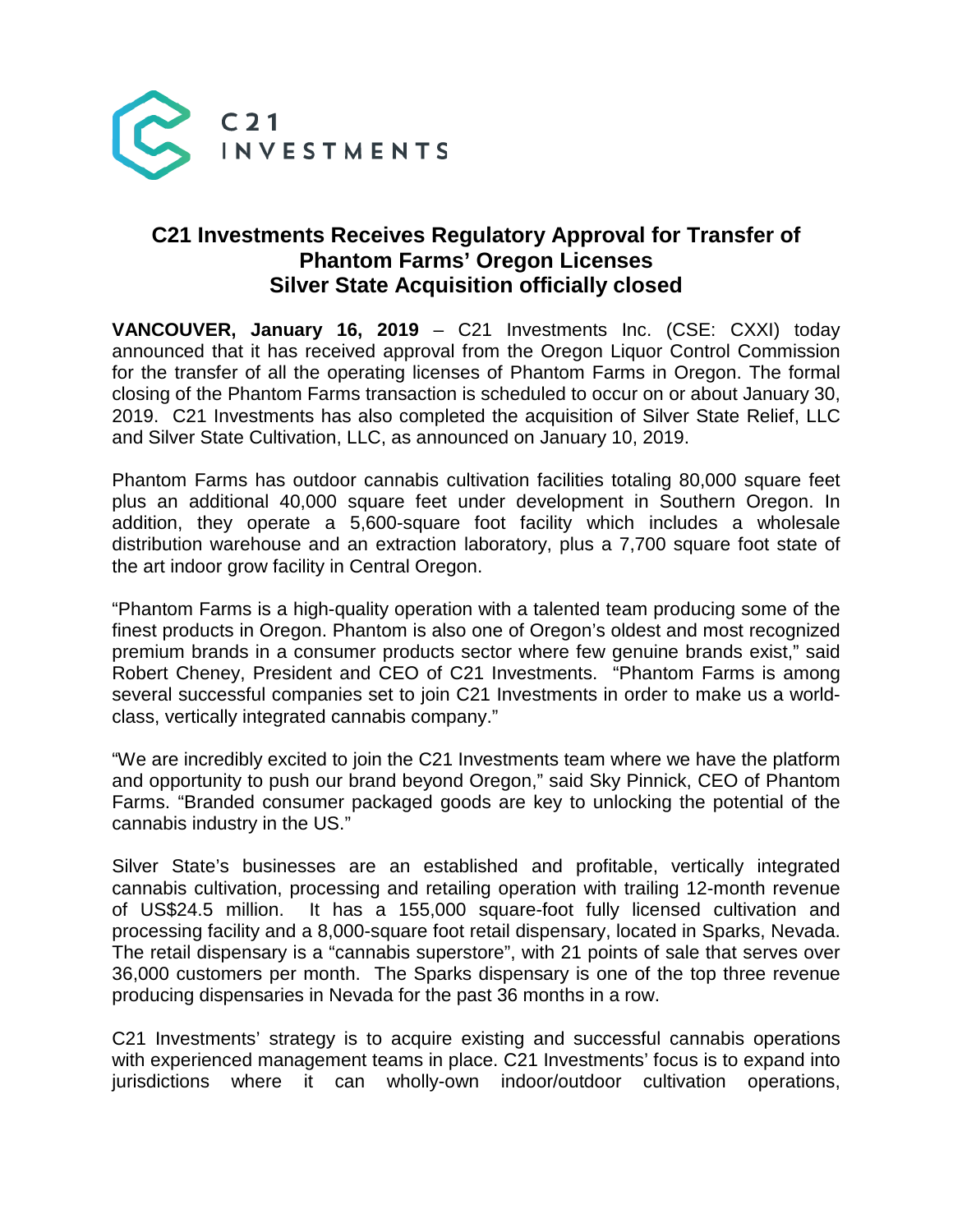processing/extraction facilities, bakeries, branded products, and retail dispensaries with large distribution networks.

## **ABOUT C21 INVESTMENTS**

C21 Investments Inc. (CSE: CXXI) is a vertically integrated cannabis company that cultivates, processes, and distributes quality cannabis and hemp-derived consumer products in the United States. The Company owns Silver State Relief in Nevada, Eco Firma Farms, and has definitive agreements in place to acquire Phantom Farms, Pure Green and Swell in Oregon. These brands produce and distribute a broad range of THC and CBD products from cannabis flowers, pre-rolls, cannabis oil, vaporizer cartridges and edibles. C21 Investments is also in active discussions to acquire additional operations. These developments are expected add to the Company's ability to compete aggressively in the rapid growth of the cannabis industry and to grow revenue and EBITDA. Based in Vancouver, Canada, additional information on C21 Investments can be found at [www.sedar.com](http://www.sedar.com/) and [www.cxxi.ca.](http://www.cxxi.ca/)

| <b>Media contact:</b>              | Investor contact:         |
|------------------------------------|---------------------------|
| <b>Graeme Harris</b>               | David Goad                |
| S <sub>2</sub> C Inc.              | <b>Investor Relations</b> |
| graeme@strategy2communications.com | dgoad@cxxi.ca             |
| +1 416 402-7050                    | +1 833 289-2994           |

## **Cautionary Statement:**

*Certain statements contained in this news release may constitute forward-looking statements within the meaning of applicable securities legislation. Forward-looking statements are often, but not always, identified by the use of words such as "anticipate", "plan", "expect", "may", "will", "intend", "should", and similar expressions. These statements involve known and unknown risks, uncertainties and other factors that may cause actual results or events to differ materially from those anticipated in such forward-looking statements. Forward looking statements in this news release include: (i) the expected closing date of the Phantom Farms acquisition; (ii) closing of other acquisitions based on definitive agreements; and (iii) the impact of the acquisitions on the Company's ability to compete and grow revenue and EBITDA.*

*The forward-looking statements contained in this news release are based on certain key expectations and assumptions made by C21. Although C21 believes that the expectations and assumptions on which the forward-looking statements are based are reasonable, undue reliance should not be placed on the forward-looking statements because C21 can give no assurance that they will prove to be correct. Since forward-looking statements address future events and conditions, by their very nature they involve inherent risks and uncertainties. Actual results could differ materially from those currently anticipated due to a number of factors and risks. These include, but are not limited to, C21's inability to complete previously announced acquisitions, including Phantom Farms, or, if completed, to upgrade and expand the acquired business as planned, competitive factors in the industries in which C21 operates, prevailing economic and regulatory conditions, and other factors, many of which are beyond the control of C21.*